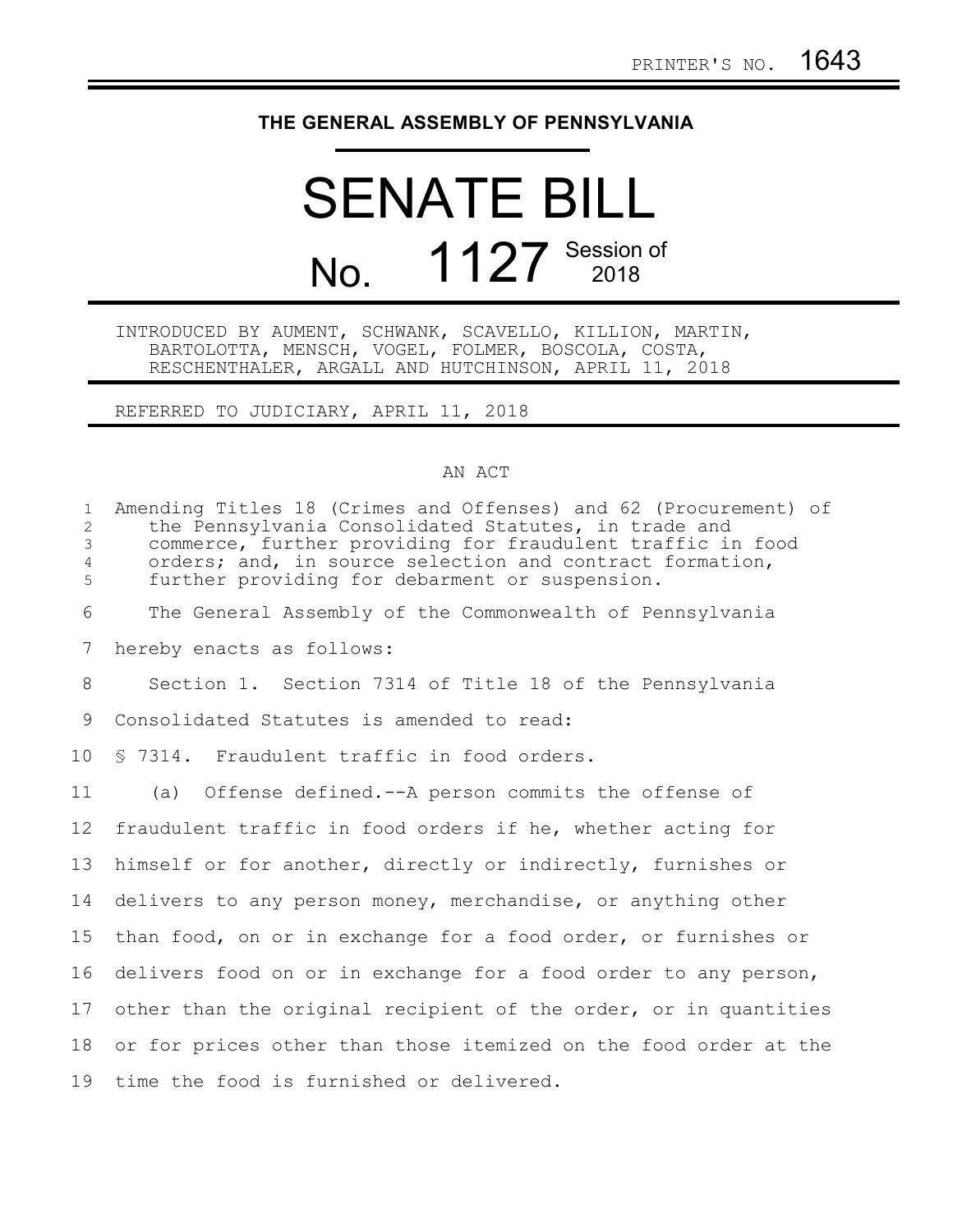(a.1) Grading.--[A person who violates this section commits a felony of the third degree if the amount involved is \$1,000 or more. If the amount involved is less than \$1,000, the person commits a misdemeanor of the first degree. Amounts involved in fraudulent traffic in food orders committed pursuant to one scheme or course of conduct, whether from the same person or several persons, shall be aggregated in determining the grade of the offense.] 1 2 3 4 5 6 7 8

9

(1) A person who violates this section commits:

(i) A felony of the second degree if the amount

(ii) A felony of the third degree if the amount

10

11

12

involved is \$1,000 or more but less that \$2,500. 13

involved is \$2,500 or more.

(iii) A misdemeanor of the first degree if the amount involved is less than \$1,000. 14 15

(2) Amounts involved in fraudulent traffic in food 16

orders committed pursuant to one scheme or course of conduct, 17

whether from the same person or several persons, shall be 18

aggregated in determining the grade of the offense. 19

(b) Additional penalty.--In addition to the penalties otherwise prescribed and any restitution ordered, the defendant shall also be ordered to pay to the agency which shall have issued such food order, not less than two times but not more than three times the [face amount thereof] amount of restitution ordered. 20 21 22 23 24 25

 (b.1) Referral.--If the defendant is commercially licensed 26

by the Commonwealth or one of its political subdivisions, the 27

Office of Inspector General may refer a violation of this 28

section to the licensing entity for action by the licensing 29

entity as provided under law. 30

20180SB1127PN1643 - 2 -